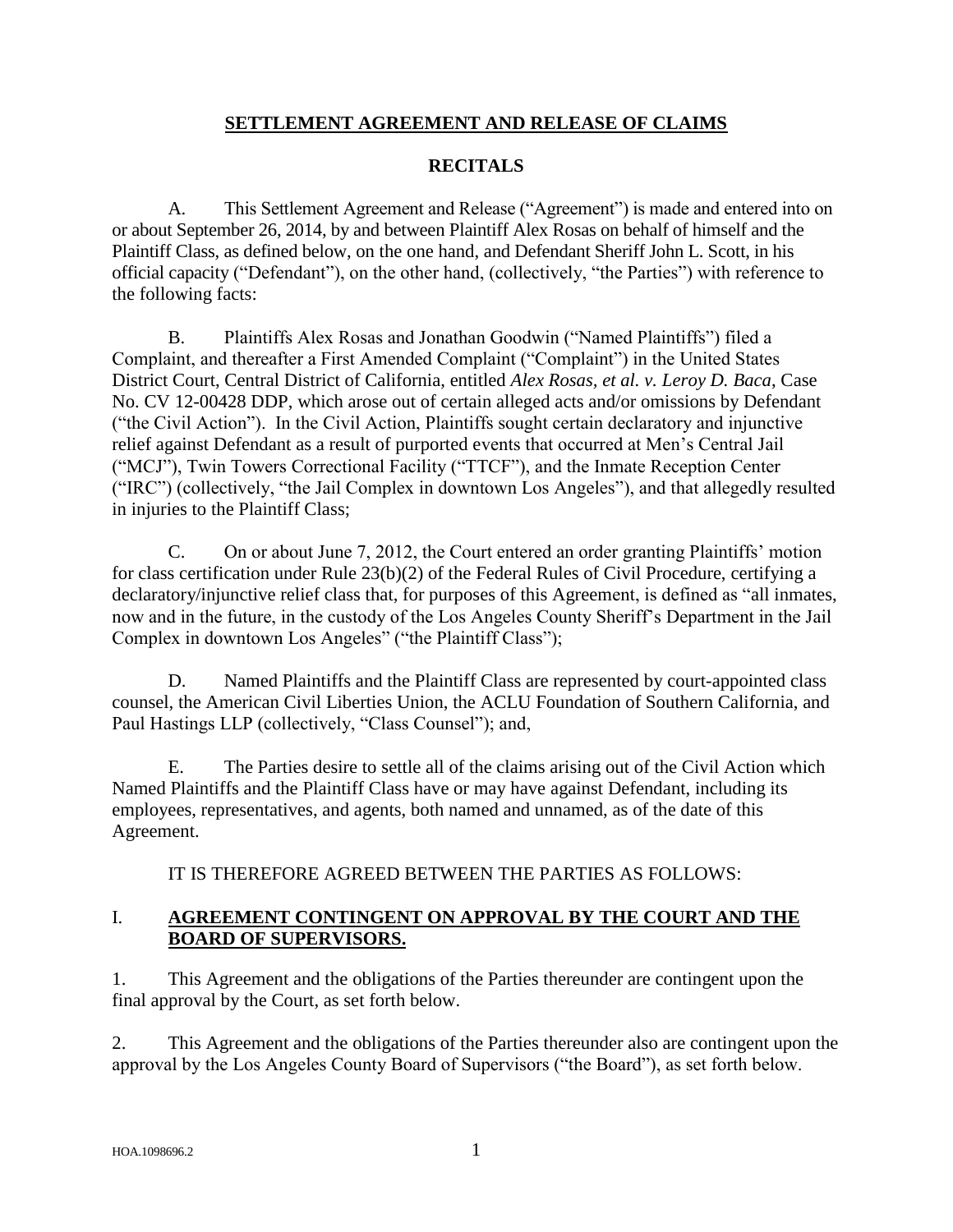3. In the event that: (1) this Agreement does not receive approval by the Board; (2) this Agreement does not receive final approval by the Court; or (3) any appeal of the Court's final approval of this Agreement is filed and not upheld on appeal, then this Agreement shall be of no force or effect and shall not be admissible in any court for any reason, except that Defendant agrees to pay reasonable compensation to the Panel, as defined below, for services rendered as of that date.

## II. **APPOINTMENT OF A PANEL TO DEVELOP A CORRECTIVE ACTION PLAN AND EVALUATE COMPLIANCE WITH THE PLAN.**

1. The Court will appoint Richard Drooyan, Jeffrey Schwartz, and Robert Houston ("the Panel"), pursuant to Rule 706 of the Federal Rules of Evidence, to develop a corrective action plan ("Action Plan") designed to ensure that the Plaintiff Class are not subjected to excessive force in the Jail Complex in downtown Los Angeles, and to monitor and advise the Court on Defendant's compliance with the Action Plan.

2. The Panel will be entitled to reasonable compensation in an amount approved by the Board and the Court. Defendant will bear the cost of the compensation of the Panel.

3. In the event Mr. Drooyan becomes unavailable during the term of this Agreement, then Defendant will select his replacement. If Mr. Schwartz becomes unavailable during the term of this Agreement, then Class Counsel will select his replacement. If Mr. Houston becomes unavailable during the term of this Agreement, then the Parties will meet and confer to reach agreement regarding a replacement.

# III. **DEVELOPMENT AND SUBSTANTIVE PROVISIONS OF THE ACTION PLAN.**

1*.* By October 6, 2014, at latest, the Panel will submit the Action Plan to the Court for its review and approval.

2. In developing the Action Plan, the Panel may consider provisions relating to Use of Force Policies, Practices and Documentation; Training and Professional Development Related to Use of Force; Use of Force on Prisoners with Mental Illness and other Special Needs Populations; Security Policies and Practices; and any such other areas regarding use of force as they may deem necessary. In developing the Action Plan, the Panel will make best efforts to make it consistent with the recommendations of the Citizen's Commission on Jail Violence, which Defendant is already in the process of implementing. In developing the Action Plan, the Panel will make its best estimates as to how long it should take Defendant to implement each recommendation and include those estimates in its Action Plan.

3. Prior to submitting the Action Plan to the Court, the Panel will provide a draft of the Action Plan to the Parties for their review and comment. After input from the Parties, the Panel may, in their discretion, revise the draft Action Plan. Within 30 days of the Panel providing a final version of the Action Plan to the Parties, counsel for Defendant shall submit the Action Plan and this Agreement to the Board for its review and consideration with respect to whether to approve the Agreement. Within 60 days of the Panel providing a final version of the Action Plan to the Parties, the Board shall decide whether it will approve the Agreement. If the Board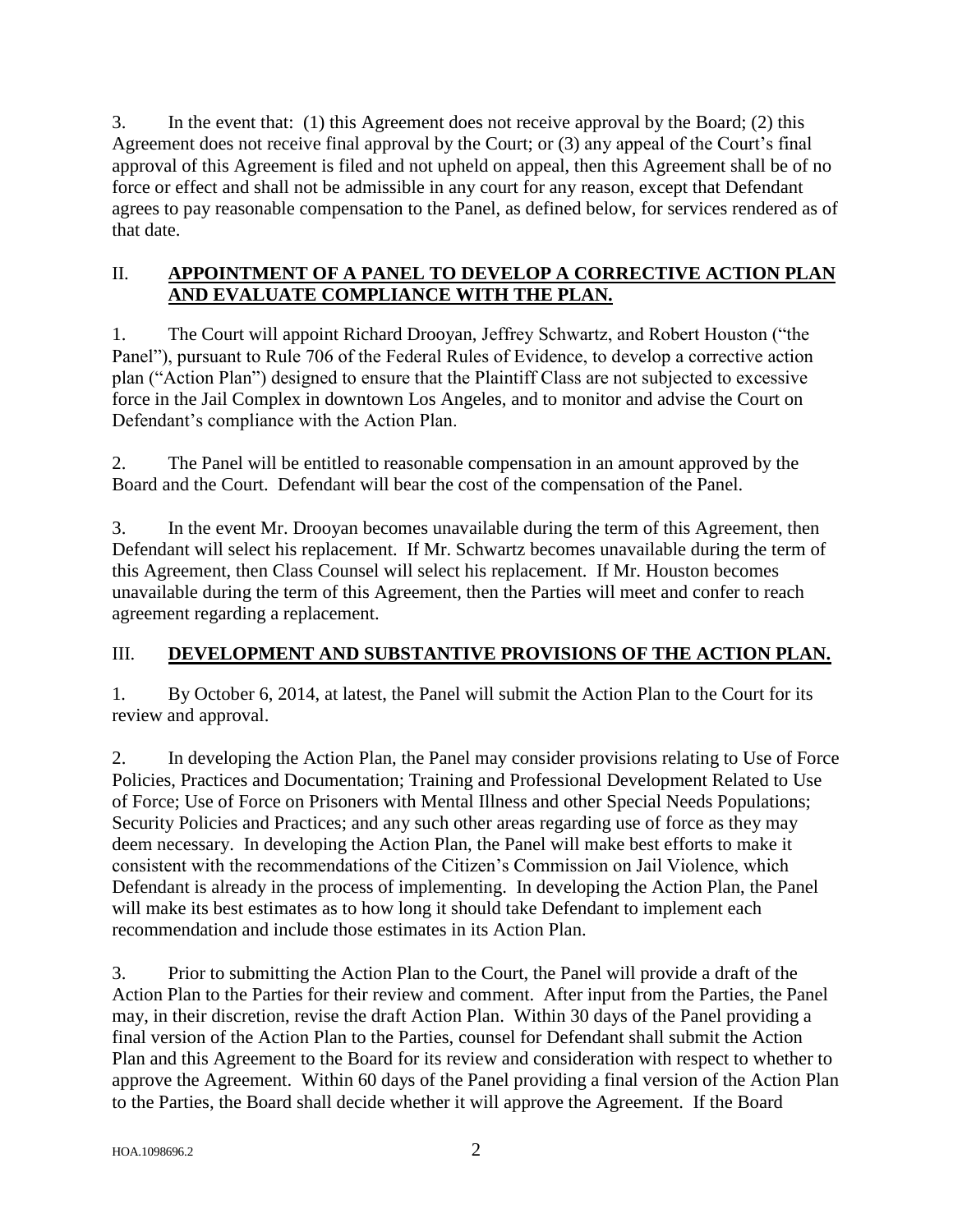approves the Agreement, the Parties will seek preliminary and then final approval of this Agreement with the Court as set forth below. If the Board fails to indicate its approval or disapproval of the Agreement within 60 days of the Panel providing a final version of the Action Plan to the Parties, the Agreement will be deemed rejected at which time either Party may request confirmation from the Court that settlement discussions have ended.

## IV. **CLASS NOTICE AND SETTLEMENT FAIRNESS HEARING.**

The following procedures will govern the Court's preliminary and final approval of this Agreement and notice to the Plaintiff Class:

1. Within 21 days of any approval of the Action Plan and the Agreement by the Board, the Parties will file a joint stipulation requesting that the Court grant preliminary approval of this Agreement, as well as approve the notice to the Plaintiff Class. The Parties will submit the proposed forms of all notices and other documents necessary to implement this Agreement to the Court, including the final Action Plan. The Parties will translate the proposed class notice into Spanish. Defendant will provide notice of the proposed settlement to the appropriate federal and state officials, as required by the Class Action Fairness Act ("CAFA") codified at 28 U.S.C. § 1715.

2. If the Court grants preliminary approval of this Agreement and approves the notice to the Plaintiff Class, the Parties will take the following steps to effect notice of this Agreement as required by the CAFA:

- a. Defendant will promptly post a copy of the notice to the Plaintiff Class in both English and Spanish in the common area of all housing units in MCJ and TTCF and in places in the IRC where inmates who are being processed into the jails can read them;
- b. Defendant will post copies of the notice to the Plaintiff Class in both English and Spanish in places where K-10 inmates and inmates in disciplinary segregation in MCJ and TTCF can read them. Defendant will provide copies of the notice upon request to K-10 inmates and inmates who have been in disciplinary segregation in MCJ and TTCF for more than 10 days during the notice period. Defendant will bear the cost of translating, printing, posting, and distributing the notice to the Plaintiff Class; and
- c. Defendant and Class Counsel promptly will post a copy of the notice to the Plaintiff Class in both English and Spanish on their respective websites.

3. Objecting to the Settlement. The notice to the Plaintiff Class will provide that class members ("Class Members") who wish to object to the Agreement prior to the fairness hearing may do so by filing with the Court a written statement objecting to the Agreement.

4. Fairness Hearing: On or after the later of: (1) 51 days of the posting of the notice to the Plaintiff Class, or (2) 90 days of the last date of service of the proposed settlement on the appropriate federal and state officials as required by CAFA, the Court will conduct a hearing for final approval of this Agreement ("the Fairness Hearing"). No Class Member will be entitled to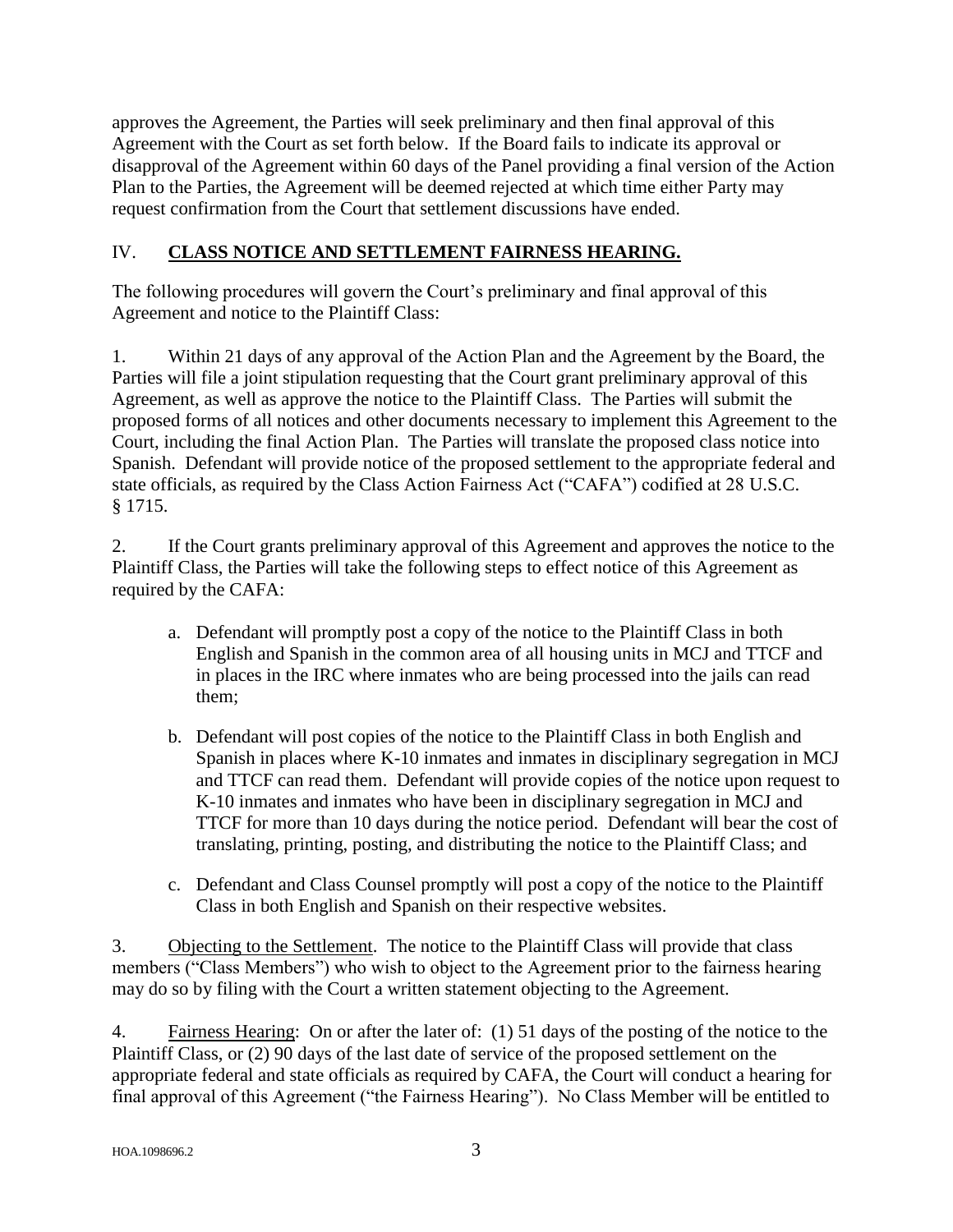be heard at the Fairness Hearing (whether individually or through separate counsel) unless written notice of the Class Member's intention to appear at the Fairness Hearing is served on counsel for the Parties no later than 21 days prior to the Fairness Hearing. The Court, in its discretion, may determine which Class Members, if any, who have requested to appear will be entitled to appear and be heard at the Fairness Hearing. No Class Member may object to this Agreement, unless copies of any written objections or briefs are filed with the Court and served on counsel for the Parties no later than 21 days prior to the Fairness Hearing. Class Members who fail to file and serve timely objections in the manner specified above will be deemed to have waived any objections and will be foreclosed from making any objection (whether by appeal or otherwise) to this Agreement or the Court's approval thereof.

5. In the event that the Court grants final approval of this Agreement, it shall enter an order: (1) memorializing its final approval of this Agreement; (2) granting costs and attorneys' fees to Class Counsel as set forth in Section XIII; (3) dismissing the Civil Action, with prejudice (including, without limitation, dismissal in favor of Defendant and all of its employees, representatives, and agents, both named and unnamed); and (4) retaining jurisdiction for the purpose of enforcing the provisions of this Agreement or modifying it in accordance with Section XIV(6) below. The Parties shall bear their own costs, expenses, and attorneys' fees incurred in the Civil Action, except as otherwise provided herein.

## V. **PERIODIC REPORTS BY THE PANEL.**

The Panel will prepare and submit to the Parties and the Court periodic reports evaluating Defendant's compliance with the Action Plan ("Reports") at intervals the Panel shall determine. The Panel will provide the Reports to the Parties in draft form prior to submission to the Court, will consider the Parties' comments, and may in its discretion make responsive changes before submitting the Reports to the Court*.* The Reports shall state that they are created for purposes of this settlement. The Reports may not be used against Defendant in any other legal proceeding for any purpose.

### VI. **INSPECTION BY CLASS COUNSEL.**

On reasonable notice, Class Counsel will have reasonable access to the Jail Complex in downtown Los Angeles, including without limitation staff, inmates, and documents, for inspection to evaluate compliance with the Action Plan. Class Counsel shall provide Defendant's counsel with 10 days' notice before any document request and 4 days' notice before any on-site inspection. Defendant's counsel shall have the right to be present for any jail inspection and/or discussion with Sheriff's Department personnel. Defendant reserves the right to object, whether on privilege grounds or otherwise, to any document request made by Class Counsel. The Parties agree to negotiate in good faith to resolve any disputes concerning objections to document requests from Class Counsel and if the dispute cannot be resolved, to submit the issue to the Court for resolution. Any information or documents obtained by Class Counsel under this section may be used solely for purposes of this action and may not be used in any other action for any purpose. Nothing in this section shall restrict monitoring activities by the ACLU (such as readily available access to Title 15 logs) in *Rutherford v. Scott*, Case No. CV 75-04111-DDP.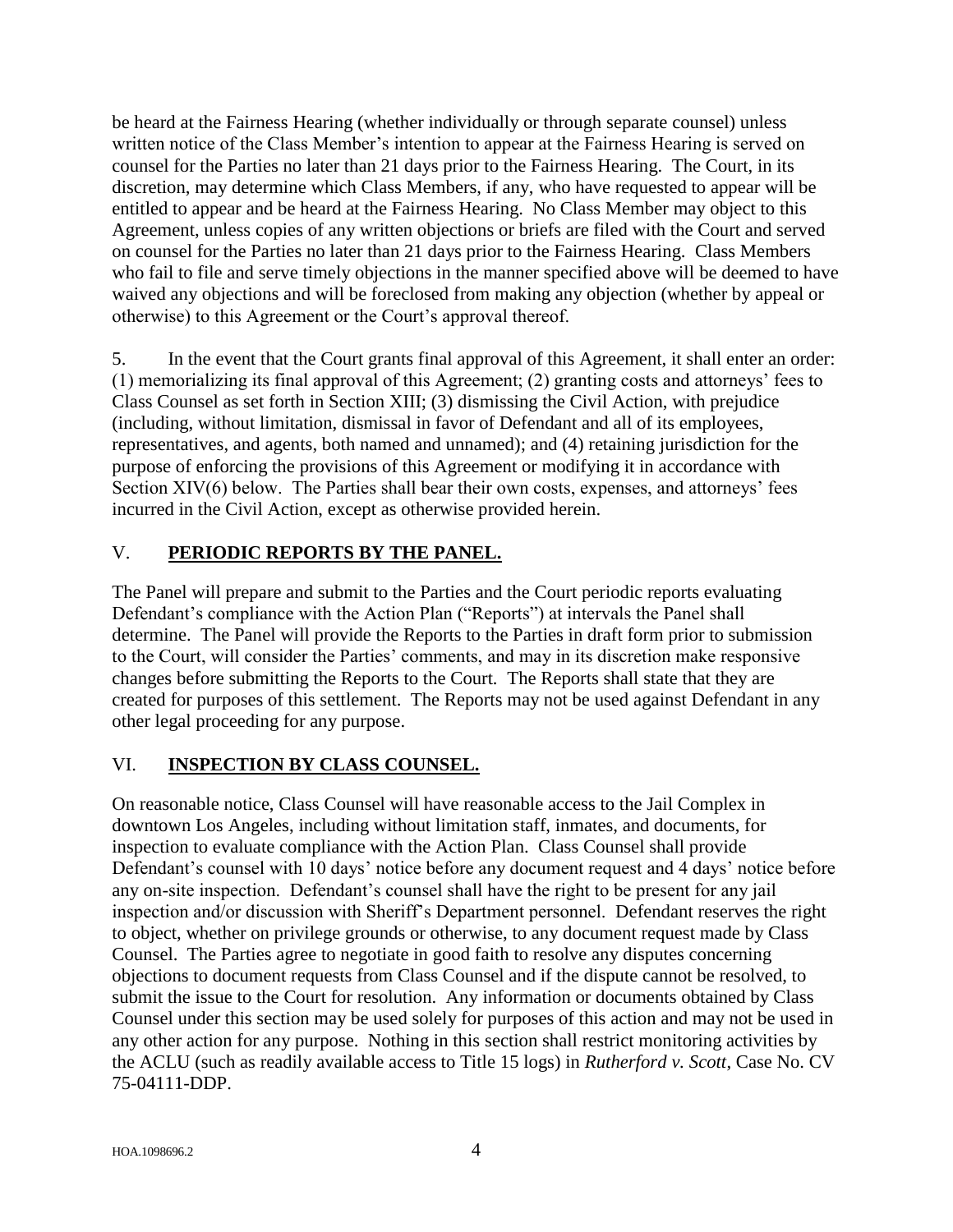## VII. **RELEASE.**

1. Except as otherwise provided in this Agreement and as separate consideration for the agreements contained herein, Named Plaintiffs and the Plaintiff Class hereby absolutely, fully and forever release, relieve, waive, relinquish, and discharge Defendant and its successors, predecessors, related entities, departments, subsidiaries, representatives, assigns, agents, partners, officers, directors, managers, insurers, shareholders, employees, and attorneys, including, without limitation, the Board and Lawrence Beach Allen & Choi, A Professional Corporation, and each of them ("Released Parties"), of, and from, any and all known claims for equitable relief, subject to the following limitations: (i) this waiver shall not apply to claims based on acts or omissions arising after the date of execution of this Agreement; and (ii) this waiver shall be limited to the allegations made in the Complaint (which do not include claims for damages).

2. Named Plaintiffs and the Plaintiff Class acknowledge their intention that, upon execution by the Parties and approval by the Court, this Agreement, except as expressly provided for herein, shall be effective as a full and final accord and satisfaction and settlement of and as a bar to all of the claims in the Civil Action. Named Plaintiffs and the Plaintiff Class acknowledge that they have been informed by their attorneys, or otherwise have been informed of, and that they are familiar with, Section 1542 of the Civil Code of the State of California, which provides as follows:

A general release does not extend to claims which the creditor does not know or suspect to exist in his favor at the time of executing the release, which if known by him must have materially affected his settlement with the debtor.

Named Plaintiffs and the Plaintiff Class hereby waive and relinquish all rights and benefits against the Released Parties that they have or may have under Section 1542 of the Civil Code of the State of California, subject to the following limitations: (i) this waiver shall not apply to claims based on acts or omissions arising after the date of execution of this Agreement; and (ii) this waiver shall be limited to the allegations made in the Complaint (which do not include claims for damages).

3. Named Plaintiffs and the Plaintiff Class agree, represent, and warrant that they understand that the Civil Action involves arguable and disputed questions of fact and law, that the liability of Defendant for the alleged acts in the Civil Action is disputed, and that the consideration provided herein is not to be construed as an admission of liability by Defendant, which is expressly denied, and that this Agreement arises from compromise.

## VIII. **TERMINATION.**

1. After the final approval of this Agreement by the Court, Defendant will implement each and every recommendation from the Panel contained in the Action Plan as soon as reasonably practicable. When the Panel certifies that any recommendation of the Action Plan has been implemented, it shall commence a period of monitoring the Defendant's compliance with respect to that recommendation ("Compliance Period"). It is anticipated that there will be multiple Compliance Periods for the various recommendations contained in the Action Plan, and that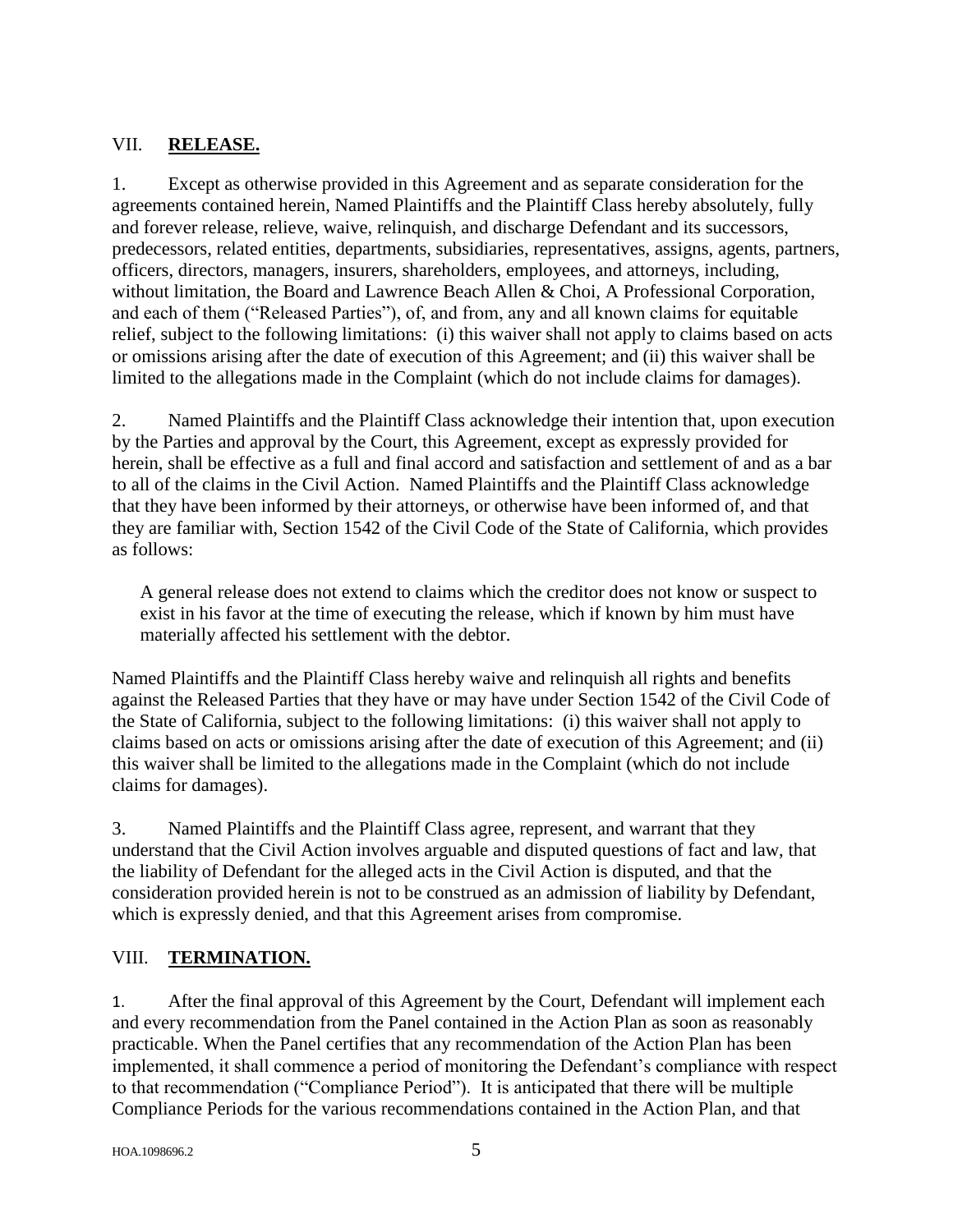Defendant will implement and be judged to be in compliance with numerous recommendations in six months or less from the submission of the Action Plan to the Court, others in six to twelve months from the submission of the Action Plan to the Court, and there is a possibility that Defendant may be judged to have come into compliance with others more than twelve months from the submission of the Action Plan to the Court. If, after the Panel reports that the Defendant has initially reached compliance, the Panel subsequently reports that Defendant has fallen out of compliance, Plaintiffs may make a motion to the Court for contempt, but only after having engaged in a good faith attempt to resolve the issue of noncompliance with Defendant's counsel and having allowed a reasonable period to cure noncompliance. The Court may exercise its equitable powers to fashion relief, including ordering compliance and extending the compliance period, consistent with the Prison Litigation Reform Act ("PLRA"). Alternatively, Plaintiffs may request that the Panel propose a remedial plan, which may include an extension of the compliance period, consistent with the PLRA, for the Court's approval.

2. Defendant may seek to terminate this Agreement through application to the Court, consistent with the PLRA, at such time as all of the following conditions have been satisfied:

(a) For those recommendations that the Panel certifies the Defendant has implemented in six months or less after the submission of the Action Plan to the Court: (i) Defendant must sustain compliance with each of those recommendations for either a period of at least 18 consecutive months or satisfy any alternative requirements imposed pursuant to Paragraph 1 above; and (ii) Defendant must sustain simultaneous compliance with all those recommendations for a period of at least 12 consecutive months prior to filing a motion to terminate;

(b) For those recommendations that the Panel certifies the Defendant has implemented in six to twelve months after the submission of the Action Plan to the Court: (i) Defendant must sustain compliance with each of those recommendations for either a period of at least 18 consecutive months or satisfy any alternative requirements imposed pursuant to Paragraph 1 above; and (ii) Defendant must sustain simultaneous compliance with all those recommendations for a period of at least 12 consecutive months prior to filing a motion to terminate; and

(c) For those recommendations that the Panel certifies the Defendant has implemented in more than twelve months after the submission of the Action Plan to the Court: (i) Defendant must sustain compliance with each of those recommendations for either a period of at least 18 consecutive months or satisfy any alternative requirements imposed pursuant to Paragraph 1 above; and (ii) Defendant must sustain simultaneous compliance with all those recommendations for a period of at least 12 consecutive months prior to filing a motion to terminate.

The period of simultaneous compliance for the recommendations that Defendant implements in six months or less need not run concurrently with the period of simultaneous compliance for the recommendations that Defendant implements in six to twelve months. Neither of those periods needs to run concurrently with the period of simultaneous compliance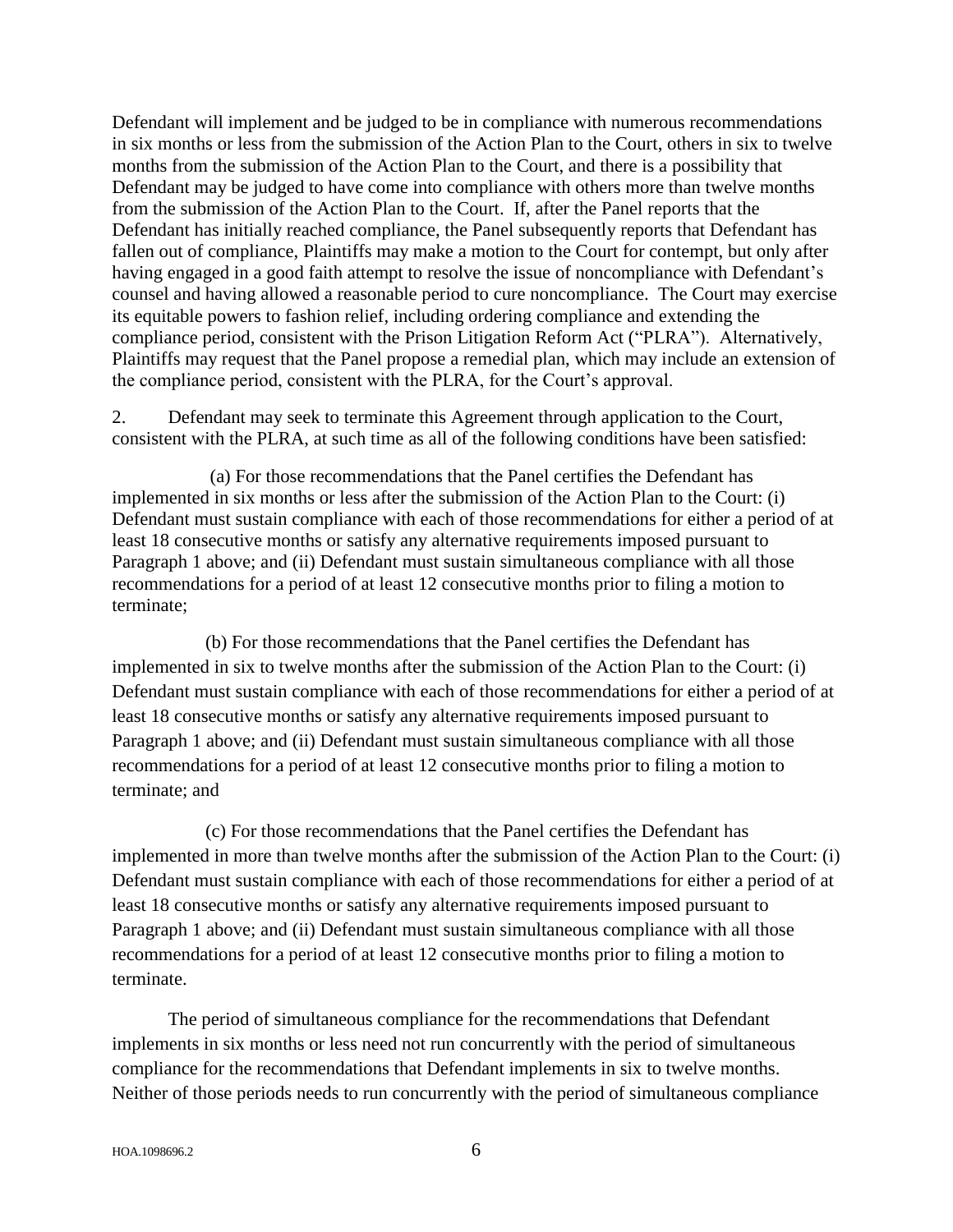for the recommendations that Defendant implements in more than twelve months if those recommendations that were implemented more than twelve months after submission of the Action Plan to the Court were ones the panel estimated in its Action Plan would take more than 12 months to implement. However, if Defendant fails to implement within 12 months one or more recommendations that the Panel estimated could be implemented in 12 months or less, Defendant must maintain simultaneous compliance with those recommendations and the recommendations that were implemented in six to twelve months after the submission of the Action Plan to the Court for a period of at least 12 consecutive months prior to filing a motion to terminate.

### IX. **PLAINTIFFS' AND THE PLAINTIFF CLASS'S ALLEGATIONS, DEFENDANT'S DENIALS, AND LACK OF ADMISSION OF LIABILITY.**

In the Civil Action, Named Plaintiffs and the Plaintiff Class allege that they have been subjected to a pattern of grossly excessive force, in violation of the Eighth and Fourteenth Amendments to the United States Constitution. Defendant generally and specifically denies all Named Plaintiffs' and the Plaintiff Class's allegations. It is understood that this Agreement is not an admission of any liability or wrongdoing on the part of Defendant and/or its employees, agents and former employees and agents of Defendant or any other persons.

## X. **AGREEMENT CONDITIONAL ON FINDINGS BY THE COURT PURSUANT TO 18 U.S.C. § 3626(a)(1)(A)**

This Agreement will become null and void unless the Court, in its Stipulated Order and Final Judgment, makes findings that although this matter was not actually litigated or resolved on the merits, the relief is narrowly drawn, extends no further than necessary to correct the alleged violations of the Federal rights, and is the least intrusive means necessary to correct the alleged violations of the Federal rights. *See* 18 U.S.C. § 3626(a)(1)(A). Notwithstanding any other term of this Agreement, the Parties stipulate that Defendant expressly disclaims and does not admit that Defendant is committing any violation of any Federal right. Except to enforce this Agreement, this Section of this Agreement shall not be admissible against Defendant in any court for any purpose.

## XI. **REPRESENTATION OF COMPREHENSION OF THIS AGREEMENT**

In entering this Agreement, Plaintiff Alex Rosas, on behalf of himself and the Plaintiff Class, represents that he has relied upon the advice of Class Counsel, who are the attorneys of his own choice, concerning the legal and other consequences of this Agreement; that the terms of this Agreement have been completely read and explained to him by Class Counsel; and the terms of this Agreement are fully understood and voluntarily accepted by him. Plaintiff Alex Rosas hereby further represents that he has not received or relied upon any legal or other advice from Defendant, Defendant's representatives, and/or attorneys.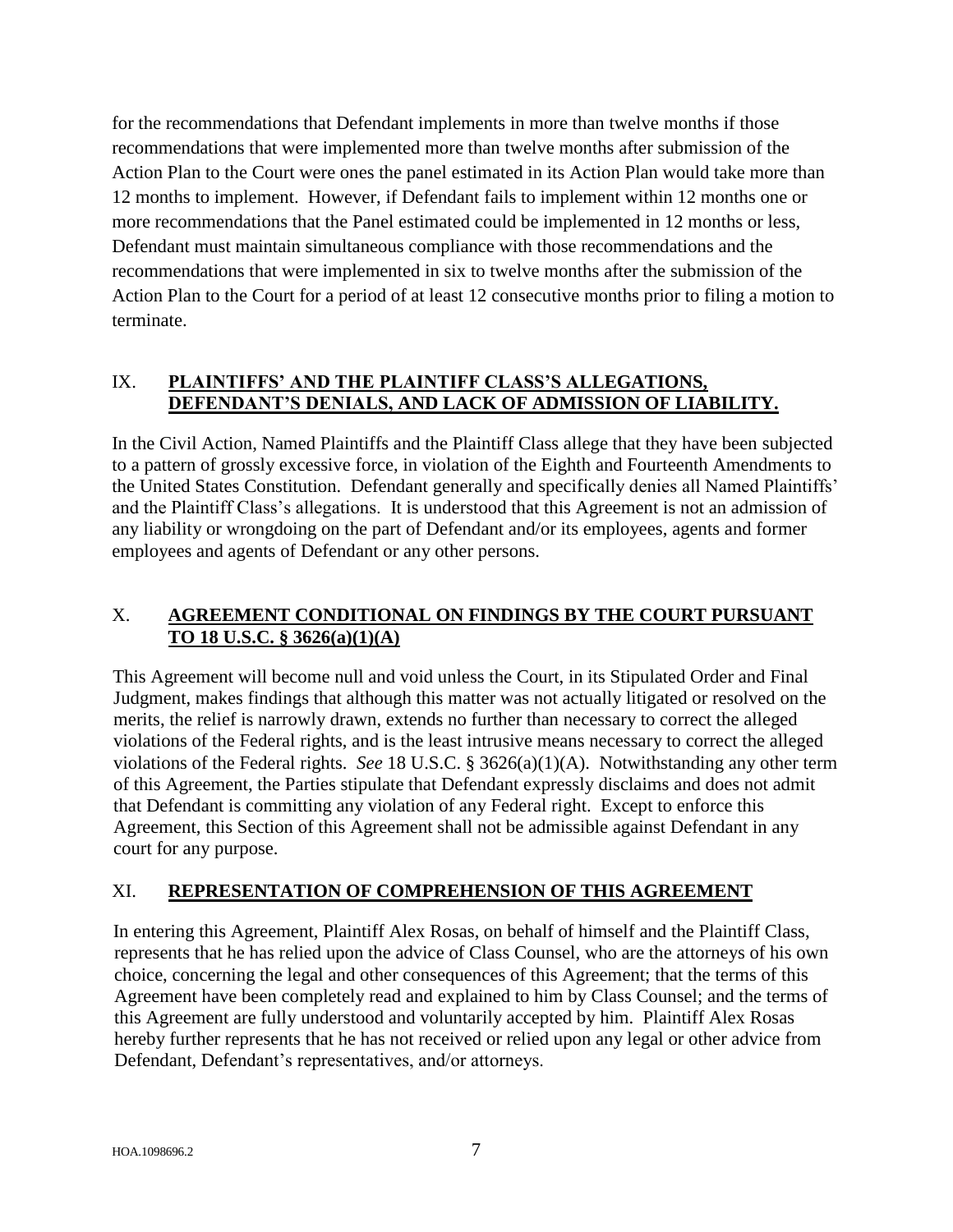## XII. **WARRANTY OF CAPACITY TO EXECUTE AGREEMENT.**

Plaintiff Alex Rosas, on behalf of himself and the Plaintiff Class, represents and warrants that no other person(s) or entity has, or has had, any interest in the claims, demands, obligations, or causes of action referred to in this Agreement, except as otherwise set forth herein; that he has the sole right and exclusive authority to execute this Agreement; and that he has not sold, assigned, transferred, conveyed or otherwise disposed of any of the claims, demands, obligations or causes of action referred to in this Agreement.

## XIII. **ATTORNEY FEES AND COSTS.**

1. Assuming this Agreement is approved by the Court and the Board, and is upheld on appeal (if any), within 45 days of the later of the Court's final approval of the Agreement or the resolution of any appeal, Defendant shall tender to Class Counsel a warrant in the amount of \$950,000 made payable to "ACLU Foundation of Southern California" for full and final satisfaction of any and all claims by Named Plaintiffs, the Plaintiff Class, and Class Counsel for attorneys' fees, expenses, and costs related to the Civil Action. Class Counsel acknowledge and agree to provide to Defendant any and all paperwork and information including, without limitation, a duly executed W-9 IRS form, prior to receiving said payment.

2. Defendant will pay reasonable attorneys' fees and costs to Class Counsel for ongoing work to ensure compliance with this Agreement. The amount of fees and costs due to Class Counsel under this paragraph will be determined on a semi-annual basis for the duration of the Court's jurisdiction over this Agreement. The Parties will try to reach agreement on these semiannual fee awards and submit a stipulation for the Court's approval. If the Parties are unable to reach agreement on a semi-annual fee award, Class Counsel will submit a motion for reasonable attorneys' fees, and the Court will determine the appropriate amount of fees. Under no circumstances shall Class Counsel be entitled to payment of more than \$30,000 per year in attorneys' fees and costs to ensure compliance with this Agreement, exclusive of any fees and costs reasonably incurred to oppose any motion to modify or terminate this Agreement by Defendant.

3. Notwithstanding any other provision in this Agreement, if it becomes necessary for the Plaintiffs to incur additional legal fees in connection with a motion for contempt, the Court may award reasonable fees.

### XIV. **MISCELLANEOUS.**

1. Counterparts.

This Agreement may be executed in one or more counterparts, each of which shall be deemed an original, but all of which together shall constitute one and the same instrument.

### 2. California Law.

This Agreement shall be interpreted under and pursuant to the laws of the State of California and not construed for or against any party.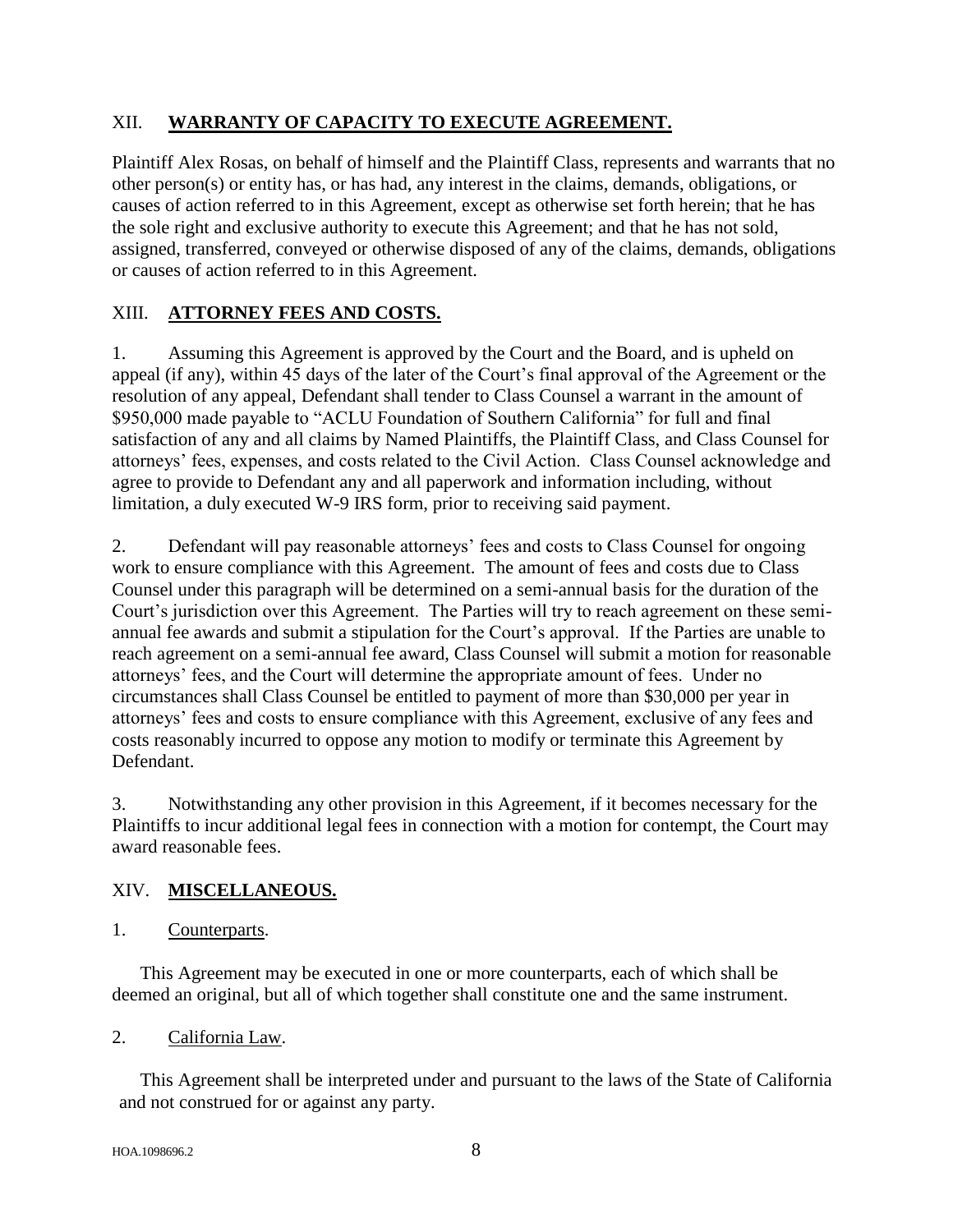#### 3. Successors and Assigns.

All of the terms and provisions contained herein shall inure to the benefit of and shall be binding upon the Parties hereto and their respective heirs, legal representatives, successors and assigns.

#### 4. Parties in Interest.

Nothing in this Agreement, whether express or implied, is intended to confer any rights or remedies under or by reason of this Agreement on any persons other than the Parties and their respective successors and assigns, nor is anything in this Agreement intended to relieve or discharge the obligation or liability of any third persons to any party to this Agreement, nor shall any provision give any third person any right of subrogation or action over or against any party to this Agreement.

#### 5. Further Assurances.

Each of the Parties hereto shall execute and deliver any and all additional papers, documents, and other assurances, and shall do any and all acts and things reasonably necessary in connection with the performance of their obligations hereunder to carry out the intent of the Parties hereto.

#### 6. Modifications or Amendments.

No amendment, change or modification of this Agreement shall be valid, unless in writing and signed by all of the Parties hereto and ordered by the Court, or, upon a motion of a party, the party seeking modification establishes that a significant change in facts or law warrants revision and that the proposed modification is suitably tailored to the changed circumstance.

#### 7. Entire Agreement.

This Agreement constitutes the entire understanding and agreement of the Parties with respect to its subject matter and any and all prior agreements, understandings or representations with respect to its subject matter are hereby terminated and canceled in their entirety and are of no further force or effect.

#### 8. Captions.

The captions appearing at the commencement of the sections hereof are descriptive only and for convenience in reference. The sections, and not the captions, shall control and govern in the construction of this Agreement.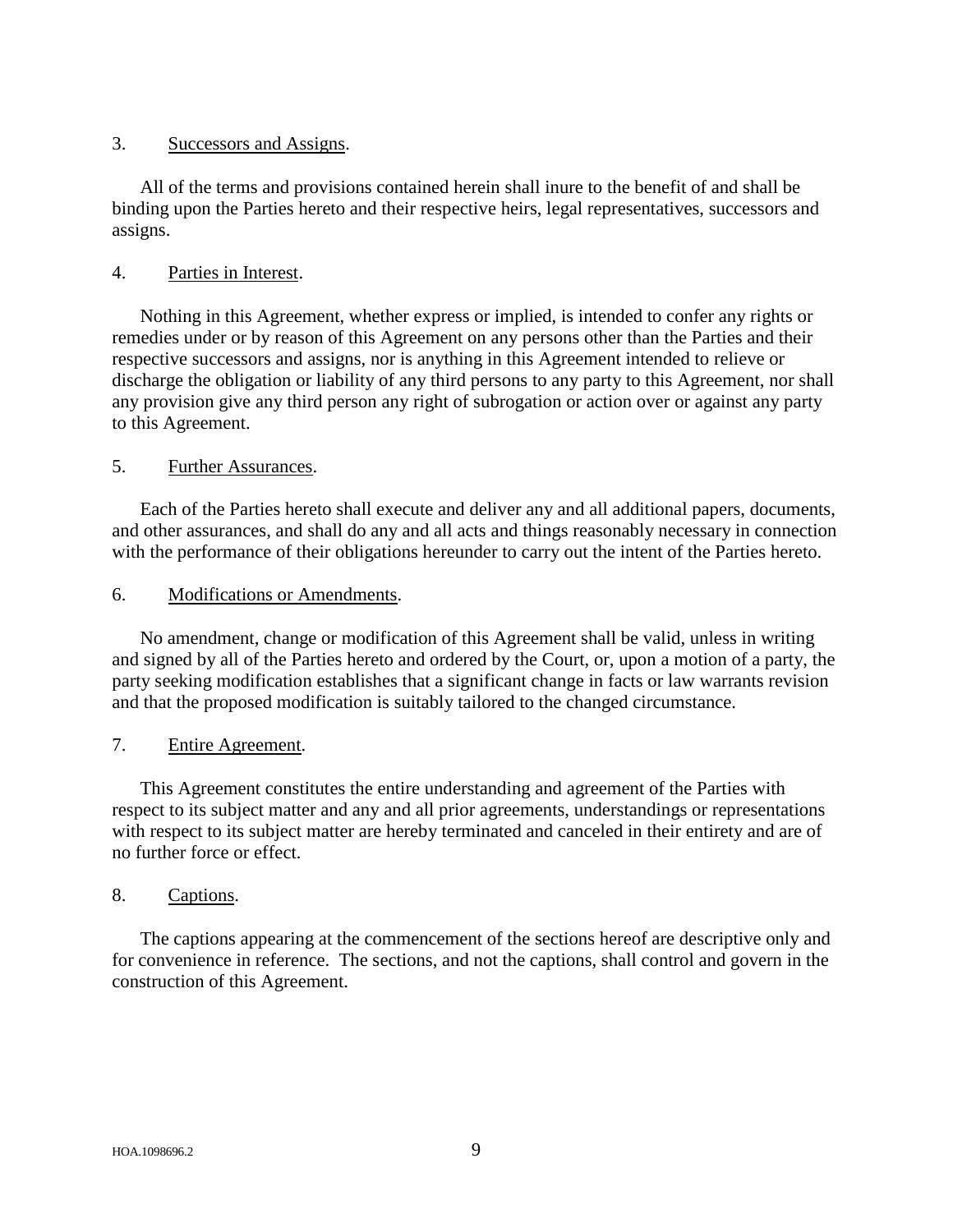9. Severability.

If any part of this Agreement is deemed unenforceable, illegal, or in violation of any State or Federal law, that portion of the Agreement will be severable and the remaining portion or portions of the Agreement will remain in full force and effect.

10. Expenses.

Each of the Parties shall pay all of their own costs, legal fees, accounting fees, and any other expenses incurred or to be incurred by it or them in negotiating and preparing this Agreement, except as expressly set forth herein.

Dated: \_\_\_\_\_\_\_\_\_\_\_\_, 2014 By:\_\_\_\_\_\_\_\_\_\_\_\_\_\_\_\_\_\_\_\_\_\_\_\_\_\_\_\_\_\_\_\_\_ Alex Rosas, individually and on behalf of the Plaintiff Class APPROVED AS TO FORM AND CONTENT: Dated: \_\_\_\_\_\_\_\_\_\_\_\_, 2014 ACLU FOUNDATION OF SOUTHERN CALIFORNIA  $By:$ Peter Eliasberg Attorneys for Plaintiffs Alex Rosas and Jonathan Goodwin, and the Plaintiff Class Dated: 2014 PAUL HASTINGS  $By:$ John Durrant Attorneys for Plaintiffs Alex Rosas and Jonathan Goodwin, and the Plaintiff Class